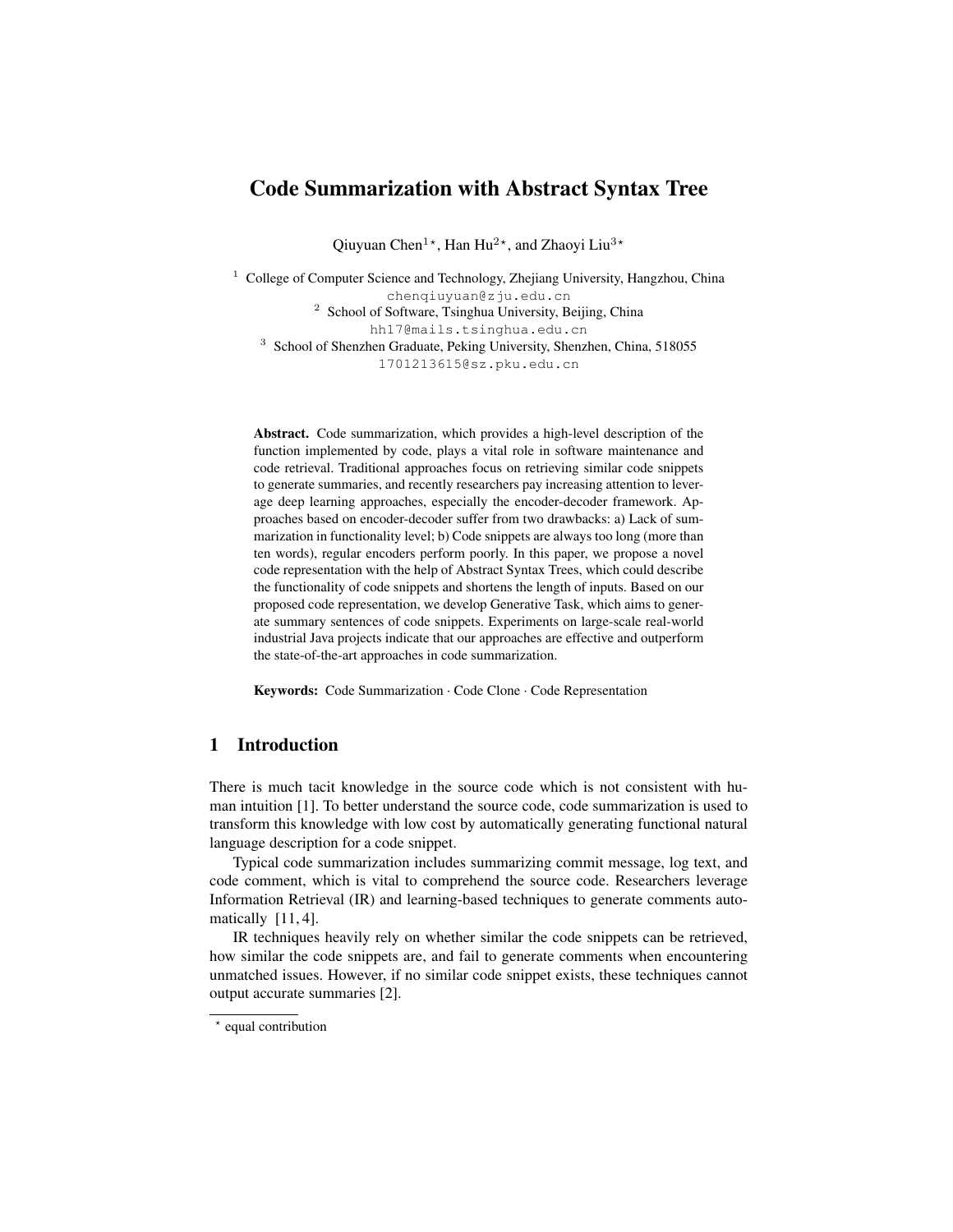Current learning-based approaches often exploit deep neural network framework to build probabilistic models of source code [7, 2, 4] and prevalent learning-based approaches exploit mutant encoder-decoder [7, 15, 2] to learn the tacit knowledge in source code and transform them into descriptive natural language.

However, current learning-based approaches suffer from two drawbacks: a) Lack of summarization in functionality level. Vanilla deep neural networks always regard the code snippet as a sequence of plain words, only taking word-level features into account. When we meet a code snippet, we want to know more about the functionality of the code snippet, not word-level features. b) Code snippets are always too long (more than ten words). When faced with long sequences, as we know, regular encoders perform poorly.

Faced with drawback a), we need a new presentation of code snippets which is able to describe the functionality of code snippets. Abstract Syntax Tree (AST) is widely used in the field of Program Analysis. Figure 1(a) is a code snippet of counting characters in a string, Figure 1 is the visualized AST of Figure 1(a).



Fig. 1. Java Method and Its AST.

As shown in Figure 1, AST is a tree-structural representation of source code which describes code snippets in a specific programming language. The leaves of the tree usually refer to user-defined values which represent identifiers (such as *num*, *str*) or variable types (such as *String*, *int*) in the source code. Syntactic structures such as judgment statement (*ifStmt*) and loop (*ForStmt*) are represented as non-leaf nodes. In AST, every function module is represented as a path between two leaves or between a leaf and the root, which is called AST path. AST paths are marked red, yellow, blue or green respectively in Figure 1.

In this paper, to overcome drawback a), we utilize AST paths to represent code snippets. Faced with drawback b), as mentioned early, every code snippet is represented as AST paths in our paper, so we split every long code snippet to short AST paths which could improve the performance of our encoder.

Based on our new representation of code snippets, we build an encoder-decoder model to summarize source codes in Generative Task. Generative Task aims to generate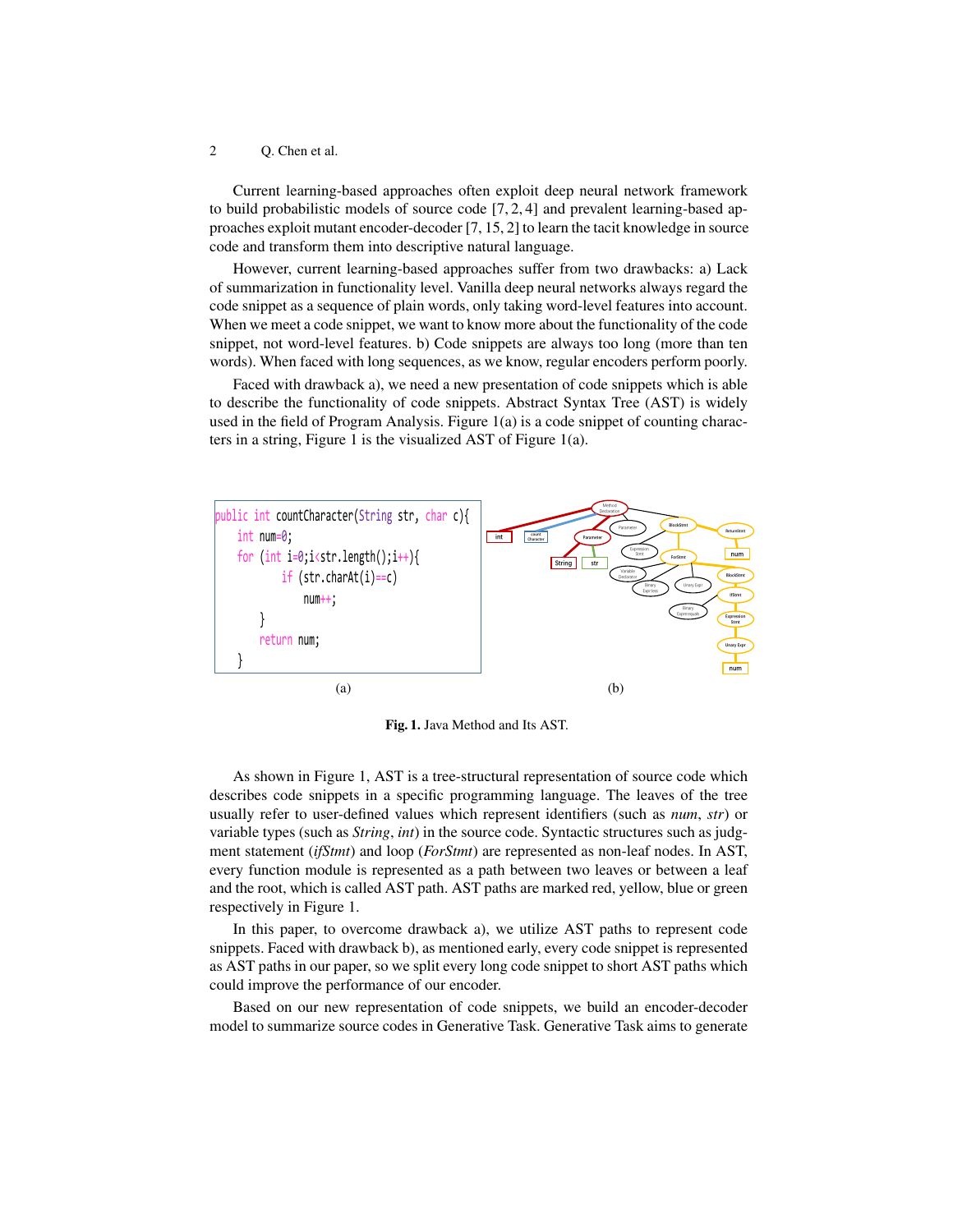a sequence of words to describe the code snippet, the target of each code snippet is a sentence.

We collect 204,688 training pairs from 12 most popular open-source Java libraries, which are all starred more than 10,000 times on GitHub, and carry several experiments. The experiments results show that our model achieves better performance on three reliable metrics: Rouge-2, Rouge-L, and BLEU and can generate more accurate natural languages to describe the functionality of code snippets.

In summary, the contributions of our work are as follows:

- We propose a new representation of code snippets which is based on AST paths.
- We build an encoder-decoder model to summarize source codes based on our proposed code representation.
- We carry several experiments and compare the results with four baselines.

The rest of this paper is organized as follows: our approach is presented in Section 2. Section 3 introduces the experiments details. Section 4 introduces researches related to this work. The conclusion is shown in 5.

## 2 Approach

This section consists of two parts: Code Representation, and Generative Task.

### 2.1 Code Representation

As mentioned in Section 1, every input code snippet  $X$  is represented as a series of AST paths. Every AST path consists of two leaves and non-leaf nodes, so every path is seen as a sequence of its non-leaf nodes' embedding vectors and a sequence of two leaves' tokens embedding vectors<sup>4</sup>. Let

$$
V^{nodes} = (V_1^{node}, V_2^{node}, ..., V_i^{node})
$$
\n(1)

$$
V^{leaves} = (V_1^{token}, V_2^{token}, ..., V_j^{token})
$$
\n
$$
(2)
$$

where  $V_{node}^i$  is denoted as the vector of  $i_{th}$  node. We use bi-direction LSTM to encode the  $V^{nodes}$  and  $V^{leaves}$ 

$$
h_1^{node}, h_2^{node}, \dots, h_i^{node} = BiLSTM(V_1^{node}, V_2^{node}, \dots, V_i^{node})
$$
 (3)

$$
h_1^{leaves}, h_2^{leaves}, \dots h_j^{leaves} = BiLSTM(V_1^{token}, V_2^{token}, \dots, V_j^{token})
$$
 (4)

and concatenate the bi-direction final hidden states of *LSTM* as the final representation of non-leaf nodes and leaf nodes.

$$
E^{nodes}(V_1^{node}, V_2^{node}, ..., V_i^{node}) = [h_i^{node}; h_1^{node}]
$$
\n(5)

$$
E^{leaves}(V_1^{token}, V_2^{token}, ..., V_j^{token}) = [h_j^{leaves}; h_1^{leaves}]
$$
\n(6)

<sup>4</sup> The camel-cased and underline identifiers are split into several words, for example, split *check-JavaFile* to three words: check, Java, File, so a leaf may consist of several tokens.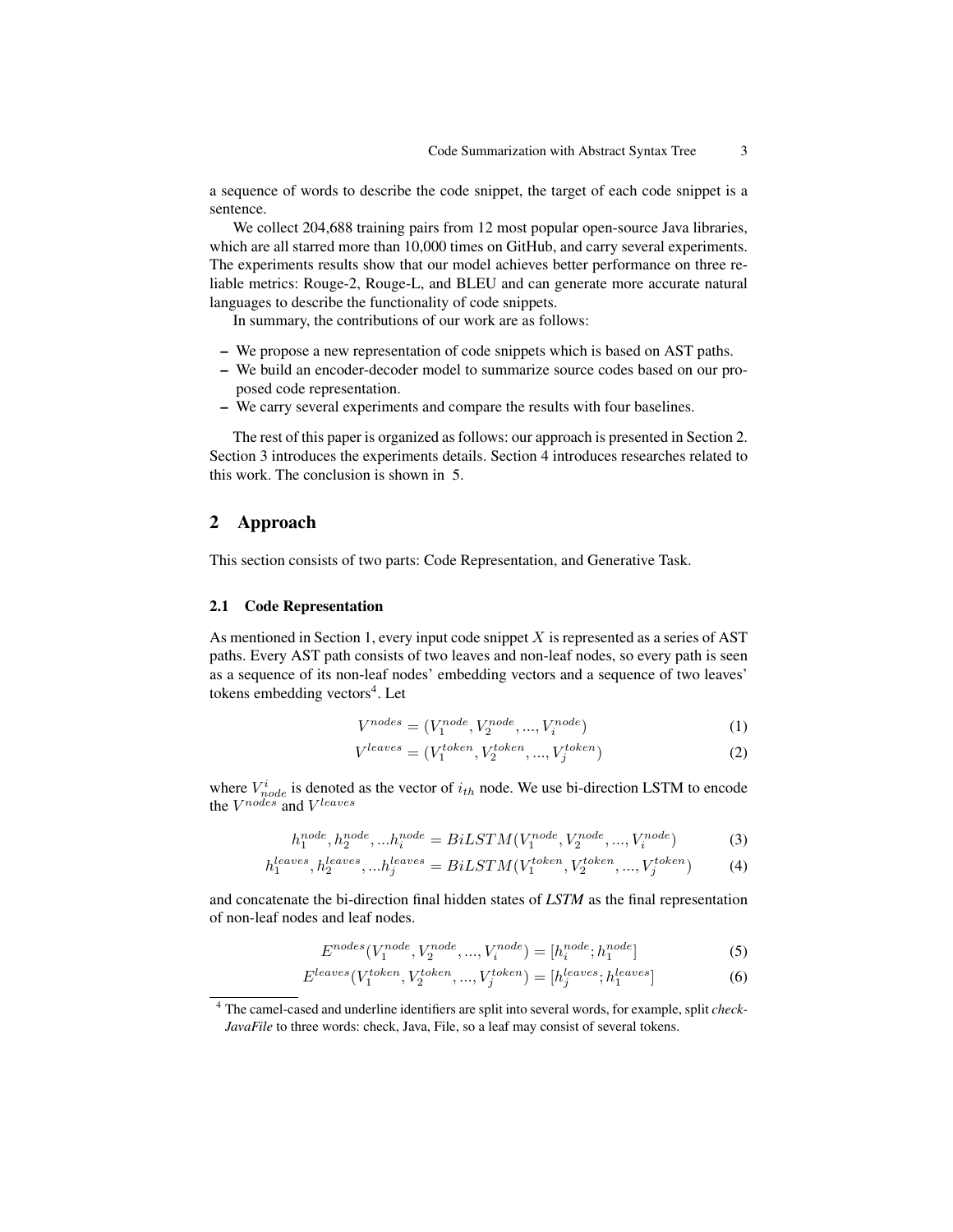So every AST path  $E^{path}$  is computed as

$$
E^{path} = [E^{nodes}, E^{leaves}]
$$
\n(7)

Suppose a snippet of code has  $k$  AST paths, so the final representation of a code snippet is

$$
E^{code} = (E_1^{path}, E_2^{path}, \dots, E_k^{path})
$$
\n
$$
(8)
$$

## 2.2 Generative Task

Generative Task aims to generate a sequence of words to describe the code snippet. The structure is shown in Figure 2. The task use  $LSTM$  with  $Attention$  as decoder to



Fig. 2. The Structure of Generative Task

generate words one by one.

**Decoder** The initial state of decoder is the average of path embeddings  $E^{average}$ :

$$
E^{average} = \frac{1}{k} \sum_{i=1}^{k} E_i^{path}
$$
 (9)

Other part is the same with the regular LSTM.

Attention Similar to the regular global attention, the decoder generates outputs while attending the encoder's output vectors  $E^{path}$ . At time t, let the hidden state of  $LSTM$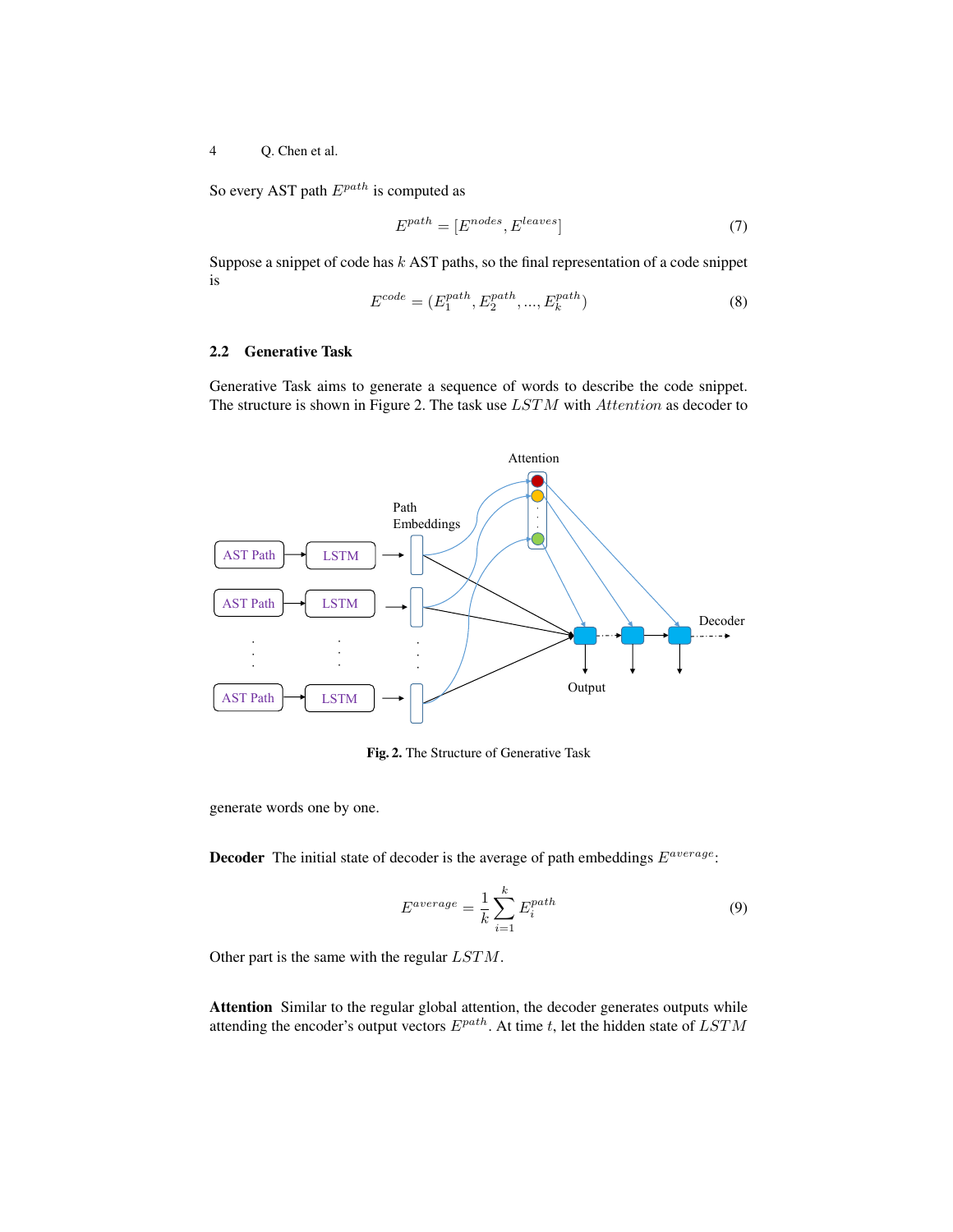is  $h_t$ , the output of  $LSTM$  is  $O_t$ , apply  $Softmax$  to convert every dot product between  $h_t$  and  $E_j^{path}$  to a probability distribution  $\alpha_t^j$ .

$$
\alpha_t^j = softmax(E_j^{average} \cdot h_t) \tag{10}
$$

where  $\alpha_t^j$  refer to the  $j_{th}$  result in  $E^{average}$  at time t. The final context vector  $C_t$  is computed as weight sum of  $\alpha_t^1, \alpha_t^2, ... \alpha_t^j$  and  $h_t$ , let there are k AST paths

$$
C_t = \sum_{j}^{k} \alpha_t^j \cdot h_t \tag{11}
$$

Then concatenate  $C_t$  and  $h_t$ , feed it to a fully connected layer with  $Softmax$  activation to the predict word at time  $t$ .

$$
y_t = softmax(W_t \cdot [C_t; h_t]) \tag{12}
$$

where  $W_t$  is a  $length_{dictionary} \times (d_{C_t} + d_{h_t})$  weight matrix.

The loss function of this task is Multi-Class Cross Entropy Loss Function.

## 3 Experiments

#### 3.1 Datasets

We collect JDK source code and 12 most popular open source Java libraries, which are all starred more than 10,000 times on GitHub. The details of the dataset are shown in Table 1. We mainly extract Java methods and comments.

| Project                | <b>Code lines</b> | <b>Comment lines</b> | Java Files | <b>Methods</b> |
|------------------------|-------------------|----------------------|------------|----------------|
| <b>JDK</b> source code | 1,009,560         | 1,122,392            | 7,700      | 56,704         |
| druid                  | 290,239           | 59,086               | 4,023      | 25,836         |
| fastison               | 154,353           | 12,747               | 2,645      | 14,973         |
| fresco                 | 76,139            | 22,361               | 875        | 5,247          |
| glide                  | 76,726            | 14,546               | 649        | 3,712          |
| gson                   | 25,047            | 8.791                | 206        | 1,648          |
| guava                  | 501,702           | 171,651              | 3,170      | 19,940         |
| leakcanary             | 5,703             | 1,512                | 81         | 261            |
| $RxJava-2.x$           | 273,894           | 71,320               | 1,637      | 14,635         |
| spring-boot            | 253,250           | 117,580              | 4,359      | 16,202         |
| spring-framework       | 642,193           | 359,293              | 7,321      | 42,741         |
| tinker                 | 31,752            | 9,024                | 233        | 1,486          |
| zxing                  | 42,931            | 16,509               | 500        | 1,303          |
| <b>TOTAL</b>           | 3,383,489         | 1,986,812            | 33.399     | 204.688        |

Table 1. Statistics of Collected Projects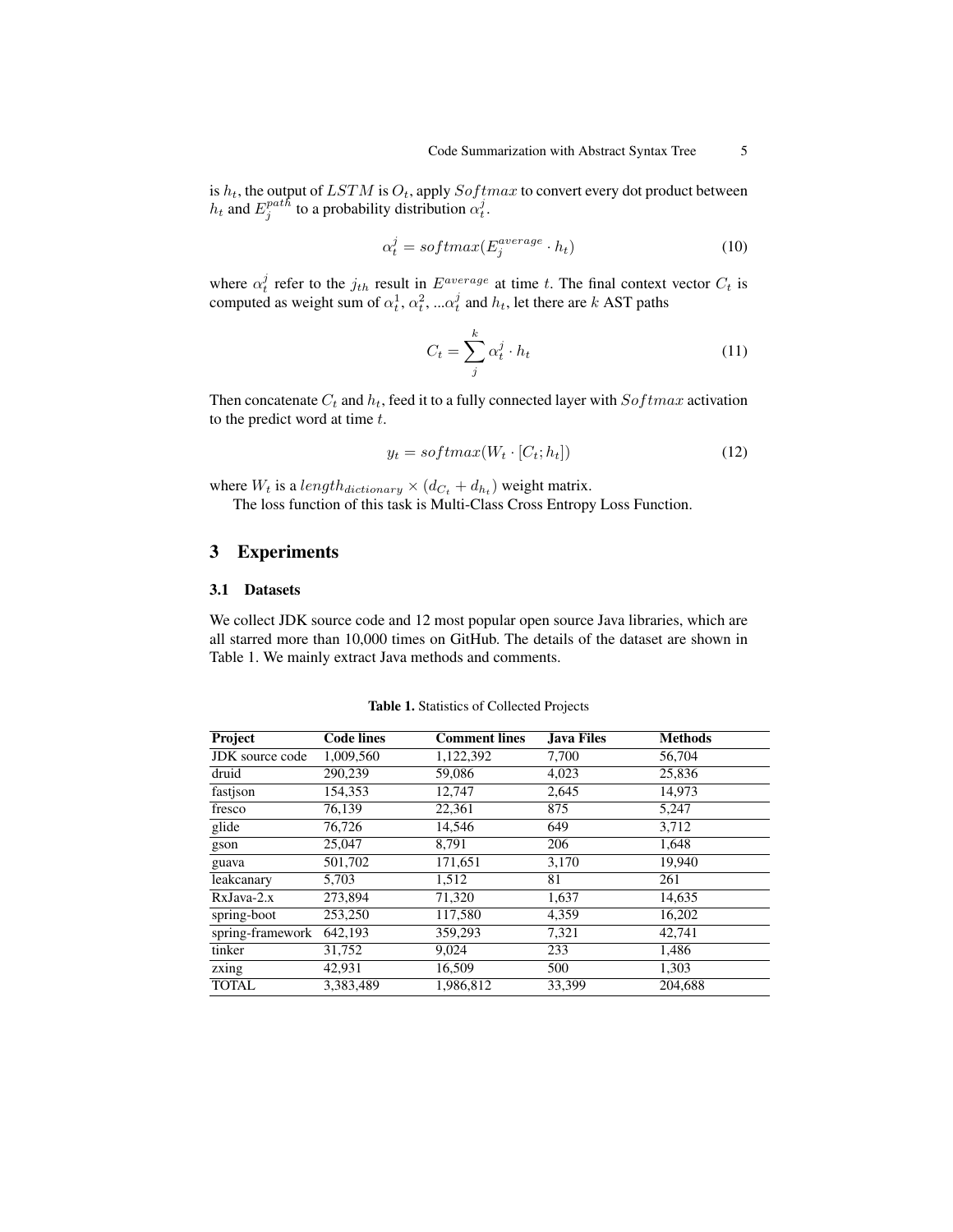#### 3.2 Data Preprocessing

For every Java method, the method body is treated as our inputs, method names, and method comments are extracted as targets. All words are lower-cased. The camel-cased and underline identifiers are split into several words, for example, split *checkJavaFile* to three words: check, Java, File, split *get user name* to three words: get, user, name. All punctuation marks are removed. We add *[CLS]* at the beginning of every sentence and add *[SEP]* at the end. *[UNK]* is used to represent words outside the vocabulary. After these steps, every word is tokenized to token.

Javaparser lib<sup>5</sup> is used to parse Java source codes. ASTParser lib<sup>6</sup> is used to build AST of code. We only use the first sentence of comments since they already describe the function of methods according to Javadoc guidance<sup>7</sup>. Several redundant comments, such as empty comments, one-word comments, and non-English comments, are filtered. We restrict both tasks to examples where the length of code snippet is at most 20 tokens, and the length of a comment is at most ten tokens.

Finally, we collect 1,04,963 pairs of (Code, Comment) for Generative Task and split them into the training set, and test set in proportion with 8:2 after shuffling the pairs.

### 3.3 Experiment Setting

All LSTM cells use 2-layers, and we set the dimensionality of the cells hidden states to 1024. In Generative Task, we set the token embeddings and hidden states to 1024. We use dropout [14] with  $p = 0.2$ . Adam[6] is used as our optimizer with an initial learning rate of 0.001 for optimization. Teacher forcing is used in both tasks' training phases, and the ratio of teacher forcing is  $0.5$ . We use pytorch<sup>8</sup> and trained on cpus. In order to evaluate the quality of the output, following recent works in code summarization[8, 5, 3], we choose Rouge-2 and BLEU as our metric of Generative Task, which is widely used in code summarization and machine translation.

To validate our approaches, we compare our model with four baselines in several state-of-the-art approaches:

- CODE-NN: CODE-NN [4] is the most famous model in code summarization.
- Basic-Code-RNN & Code-GRU: Basic-Code-RNN and Code-GRU are effective generation models recently proposed by Liang et al. [7].
- Word-level Seq2Seq: Sequence to Sequence model [15] is effective and widely used in the field of machine translation.

#### 3.4 Experiment Results

Table 2 illustrates ROUGE-2, ROUGE-L, and BLEU results of 4 baselines and our model. The result shows that compared with other baselines, our approach outperforms

<sup>&</sup>lt;sup>5</sup> https://github.com/javaparser/javaparser

<sup>6</sup> http://help.eclipse.org/mars/index.jsp

<sup>7</sup> https://www.oracle.com/technetwork/articles/java/index-137868.html

<sup>8</sup> https://pytorch.org/tutorials/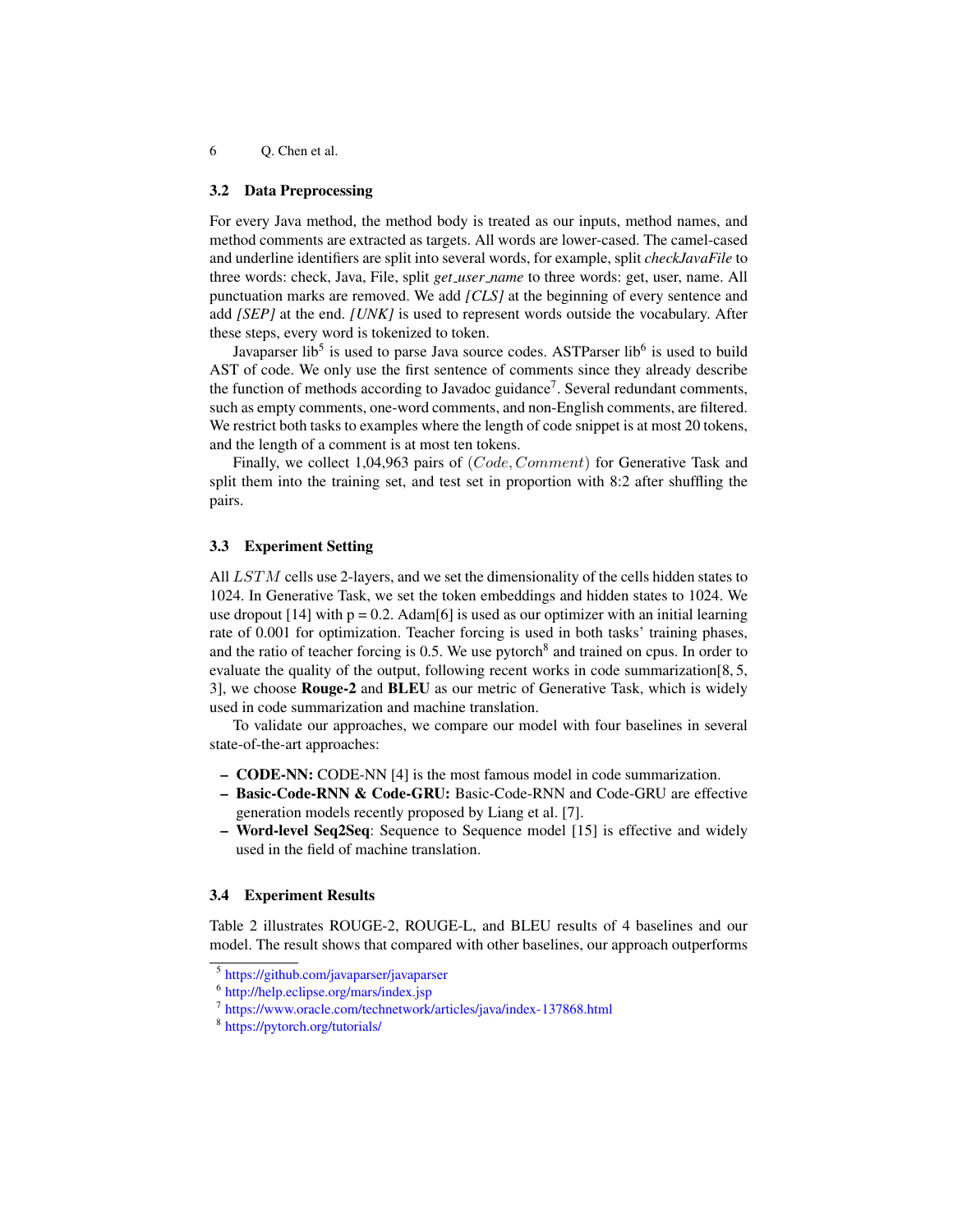all baselines in three metrics, and achieves an improvement of 0.1546 Rouge-2 points, 0.0933 Rouge-L points, and 0.0611 BLEU point compared with the best results of other approaches.

The results of Word-level Seq2Seq and Generative Task in Table 2 indicate that our AST path features are more effective than word-level features, and our proposed new code presentation could demonstrate the features of code snippets better than regarding the code snippets as a plain sequence of words.

| <b>Approaches</b>      | <b>ROUGE-2</b> | <b>ROUGE-L</b> | <b>BLEU</b> |
|------------------------|----------------|----------------|-------------|
| <b>CODE-NN</b>         | 0.0685         | 0.1740         | 0.2333      |
| <b>Basic CODE-RNN</b>  | 0.0682         | 0.1749         | 0.0322      |
| CODE-GRU               | 0.1456         | 0.2004         | 0.0312      |
| Word-level Seq2Seq     | 0.3225         | 0.5575         | 0.2640      |
| <b>Generative Task</b> | 0.4771         | 0.6508         | 0.3251      |

Table 2. ROUGE-2, ROUGE-L, BLEU of Baselines and our approaches

## 4 Related Work

In previous work, Information Retrieval (IR) approaches and training-based approaches are exploited to generate descriptive natural language for source code.

IR approaches are widely used in code summarization. They usually synthesize summaries by retrieving keywords from source code or searching comments from similar code snippets. Templates are utilized for several techniques [10, 13, 9] which select a subset of the statements and keywords from source code. Then the information is included from those statements and keywords in summary. Sridhara et al. [12] propose an automatic comment generator that identifies the content for the summary. Moreno et al. [10] proposed a template-based method to summarize Java classes rather their methods.

Recently, several studies generate natural language summaries leveraging deep learning approaches. Previous studies [11] predict comments using topic models and ngrams. Study of [1] applies a neural convolutional model with attention to summarize the source code snippets. Iyer et al. [4] propose CODE-NN that uses Long Short Term Memory (LSTM) networks with attention to produce summaries that describe C# code snippets and SQL queries. It takes source code as plain text and models the conditional distribution of the summary on two tasks, code summarization, and code retrieval. Hu et al. [2] combine the neural machine translation model and the structural information within the Java methods to generate the summaries automatically. Liang et al. [7] designed a customized recursive neural network called Code-RNN to extract features from the source code.

### 5 Conclusion

In this paper, we propose a novel code representation with the help of Abstract Syntax Trees, which could describe the functionality of code snippets and shortens the length